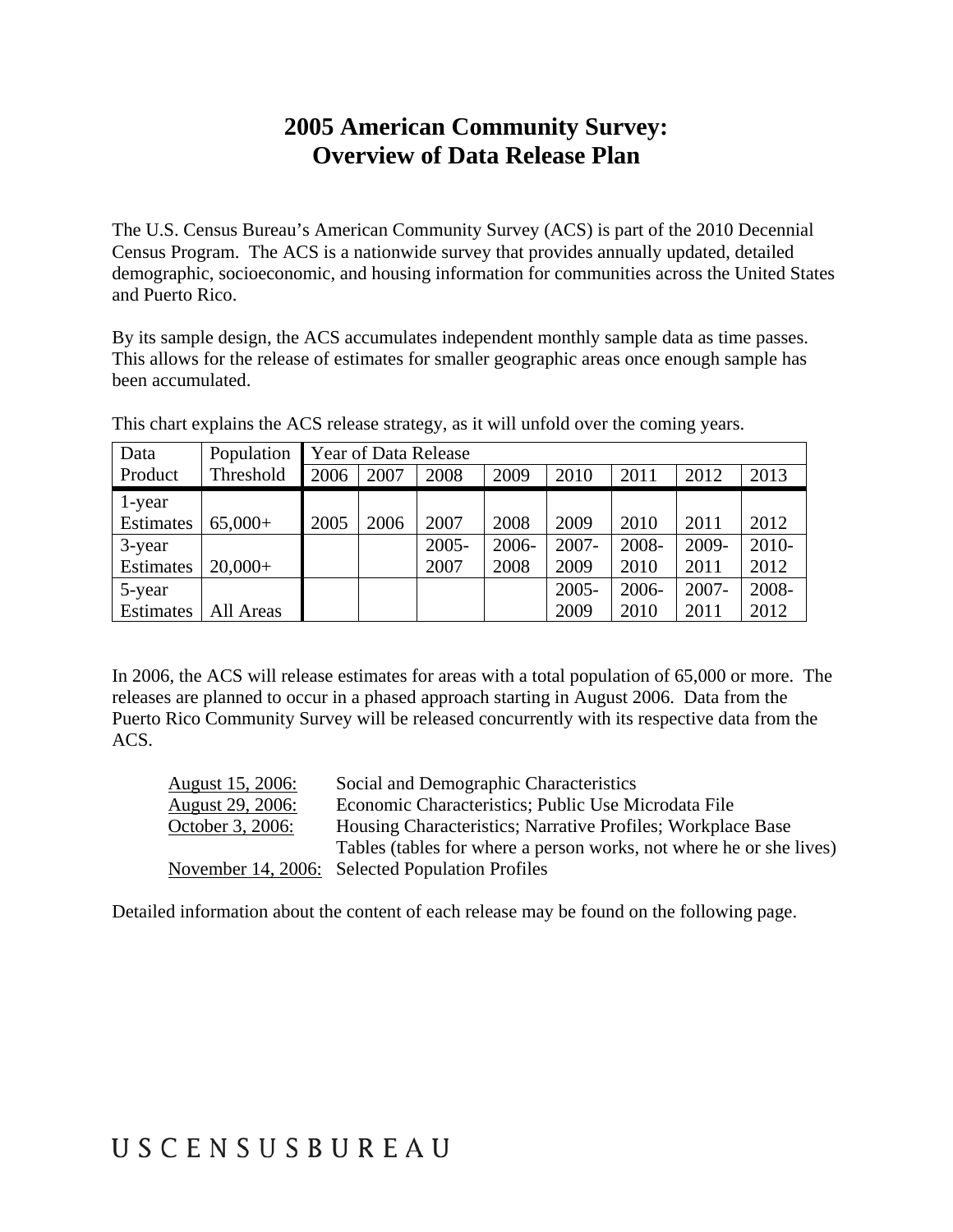### **CONTENT OF ACS DATA RELEASES**

#### **August 15, 2006: Demographic and Social Characteristics**

#### **Demographic Characteristics**

- 
- 
- 
- Age Hispanic or Latino
	- Sex Relationship
- Race Households by type
- **Social Characteristics**
	-
	- Educational attainment Place of birth
	-
	-
	-
	-
	- Disability status Ancestry
	- School enrollment Residence one year ago
		-
	- Marital status U.S. citizenship status
	- Fertility Year of entry
	- Grandparents World region of birth
	- Veteran status Language spoken at home
		-

\_\_\_\_\_\_\_\_\_\_\_\_\_\_\_\_\_\_\_\_\_\_\_\_\_\_\_\_\_\_\_\_\_\_\_\_\_\_\_\_\_\_\_\_\_\_\_\_\_\_\_\_\_\_\_\_\_\_\_\_\_\_\_\_\_\_\_\_\_\_\_\_\_\_\_\_\_\_

\_\_\_\_\_\_\_\_\_\_\_\_\_\_\_\_\_\_\_\_\_\_\_\_\_\_\_\_\_\_\_\_\_\_\_\_\_\_\_\_\_\_\_\_\_\_\_\_\_\_\_\_\_\_\_\_\_\_\_\_\_\_\_\_\_\_\_\_\_\_\_\_\_\_\_\_\_\_

#### **August 29, 2006: Economic Characteristics**

- Employment status Class of worker
- Commuting to work Income and benefits
- 
- Industry
- 
- 
- Occupation Poverty status

#### **October 3, 2006: Housing Characteristics**

- 
- 
- Year structure built
- Rooms
- Bedrooms
- Housing tenure
- Year moved into unit
- Vehicles available
- House heating fuel
- Housing occupancy Occupants per room
- Units in structure Value of owner-occupied units
	- Mortgage status and selected owner costs (including owner costs as a percent of household income)
	- Gross rent (including gross rent as a percent of household income)
	- Additional Detailed Social and Economic Characteristics

#### **November 14, 2006: Selected Population Profiles**

• Profiles with characteristics above for selected age, race, origin, and ancestry groups

\_\_\_\_\_\_\_\_\_\_\_\_\_\_\_\_\_\_\_\_\_\_\_\_\_\_\_\_\_\_\_\_\_\_\_\_\_\_\_\_\_\_\_\_\_\_\_\_\_\_\_\_\_\_\_\_\_\_\_\_\_\_\_\_\_\_\_\_\_\_\_\_\_\_\_\_\_\_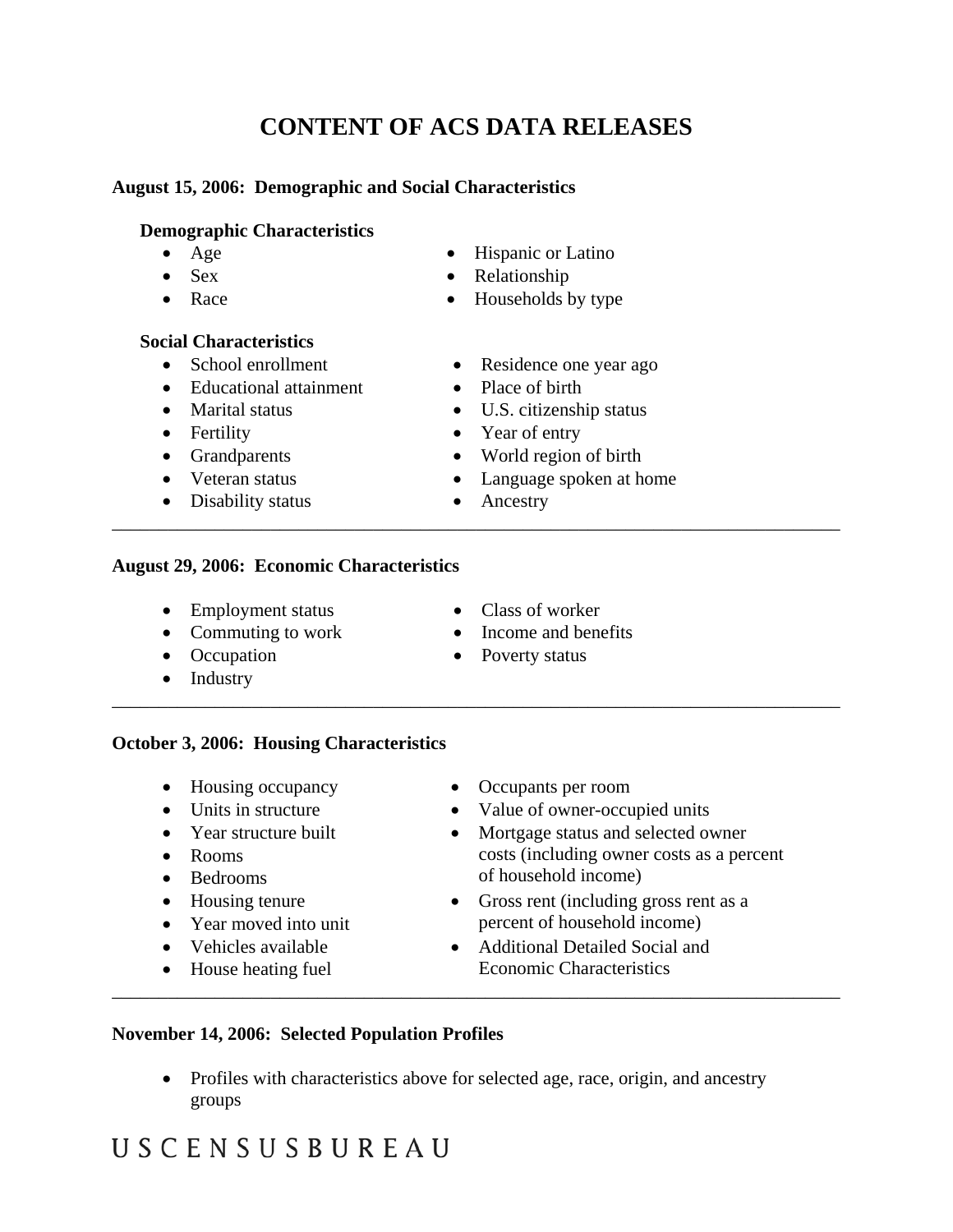### **2005 American Community Survey (ACS): Overview of Data Products**

The U.S. Census Bureau will begin to release 2005 ACS data, which are based on the first year of full implementation, in August 2006. These products will be produced for the United States and nearly 7,000 sub-national geographic areas, as well as Puerto Rico, as a whole, and over 80 geographic areas within Puerto Rico. 2005 ACS estimates will be released for geographic entities with a population of at least 65,000.

The following provides a description of each of the types of data products. All of the data products include sampling errors displayed as margins of error.

**Base Tables –** Approximately 1,200 different tables that contain basic distributions of characteristics. These tables provide the most detailed data and are the basis for other ACS products. The base tables include tables iterated for nine race and Hispanic origin universes and tables that show imputation (allocation) rates for selected variables.

**Data Profiles –** Detailed tables that provide summaries of demographic, social, economic, and housing characteristics.

**Narrative Profiles –** Data profile information presented in a user-friendly, text-andgraphic format that put various topics into words for the general user. (Note: Narrative profiles will not be released until October 3, 2006.)

**Geographic Ranking Tables (state rankings) –** Over 80 different tables that compare indicators for the U.S., all states, and the District of Columbia. Ranking tables also can be viewed as charts that show the estimate as a point and the upper and lower bounds of the confidence interval as "wings" or "arms" extending to either side of the estimate. These tables and charts are available as Adobe Acrobat files.

**Thematic Maps –** Display geographic variation in map format from the geographic ranking tables.

**Geographic Comparison Tables –** Over 80 single-variable tables comparing key indicators for geographies other than states.

**Subject Tables –** Approximately 50 tables that highlight a particular subject of interest.

These products are available on American FactFinder (AFF). Users can access AFF from the Census Bureau's home page,  $\langle \frac{http://www.census.gov/}{$  or from the AFF link on the ACS home page < [www.census.gov/acs/www/>](http://www.census.gov/acs/www/). Users can view and download each data product.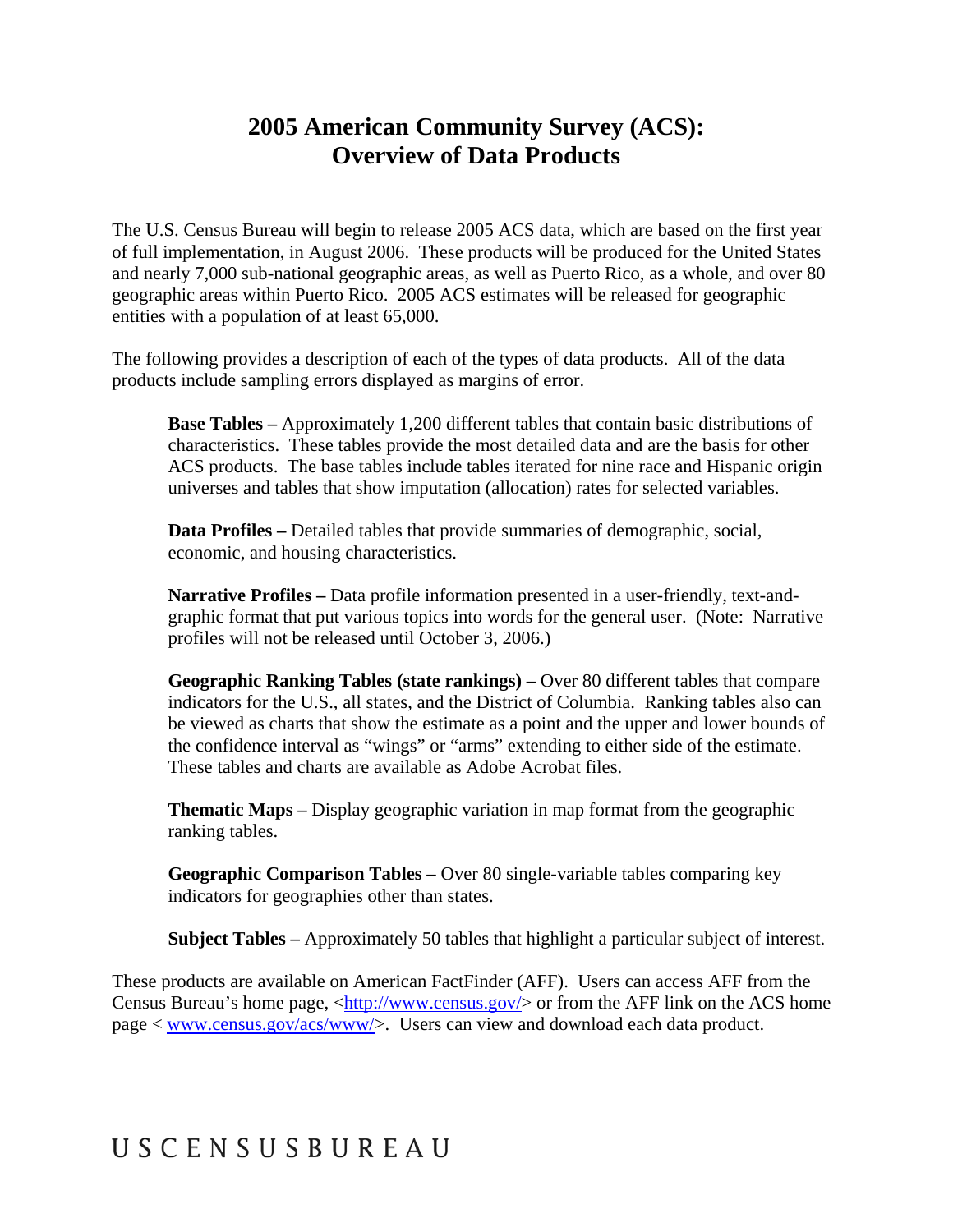### **2005 American Community Survey (ACS): Overview of U.S. Geographic Areas**

The 2005 ACS will provide data for a set of geographic areas with a total population of 65,000 or more. The annual sample size expanded from about 800,000 addresses in 1,240 counties in 2004 to approximately 3 million addresses in 3,141 U.S. counties in 2005. As a result, the 2005 ACS data provide information for many geographic areas that did not receive ACS data in previous years.

The table below shows the geographic levels covered by the 2006 data release with an estimate of the total number of geographic areas that will receive the 2005 ACS data:

| <b>United States - Total</b>                             | 6,930 |
|----------------------------------------------------------|-------|
| <b>Nation</b>                                            |       |
| <b>Census Regions</b>                                    | 4     |
| <b>Census Divisions</b>                                  | 9     |
| <b>States (and District of Columbia)</b>                 | 51    |
| Counties                                                 | 775   |
| Minor Civil Divisions (townships, villages, etc.)        | 186   |
| Places (cities, towns, and Census designated places)     | 492   |
| American Indian and Alaska Native areas                  | 14    |
| <b>School Districts</b>                                  | 878   |
| <b>Urban Areas</b>                                       | 363   |
| Congressional Districts (including District of Columbia) | 436   |
| Metropolitan and Micropolitan Areas                      | 492   |
| Principal Cities of Metropolitan and Micropolitan Areas  | 330   |
| New England City and Town Areas (NECTAs)                 | 25    |
| Principal Cities of NECTAs                               | 19    |
| Combined Statistical Areas (Metropolitan and NECTA)      | 129   |
| Metropolitan and NECTA Divisions                         | 38    |
| Public Use Microdata Areas (PUMAs)                       | 2,071 |
| Other (urban/rural components of states, etc.)           | 617   |

Detailed information about the geographic areas that will receive 2005 ACS data can be found in the table on the following page.